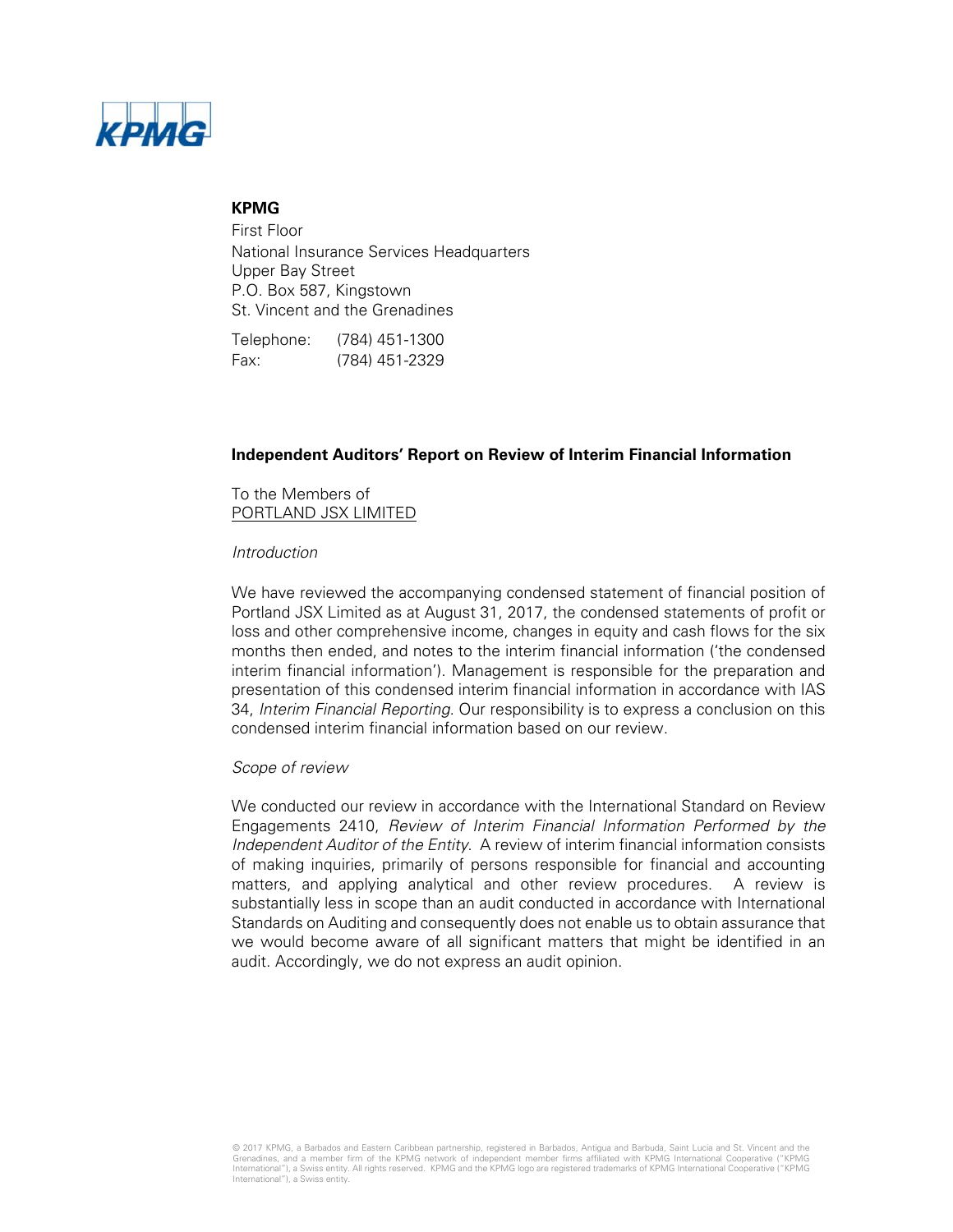

#### Page 2

## Independent Auditors' Report on Review of Interim Financial Information (continued)

To the Members of PORTLAND JSX LIMITED

#### Conclusion

Based on our review, nothing has come to our attention that causes us to believe that the accompanying condensed interim financial information as at August 31, 2017 is not prepared, in all material respects, in accordance with IAS 34, Interim Financial Reporting.

 $\overline{4}$ 

**KPMG** Kingstown, St. Vincent and the Grenadines

October 11, 2017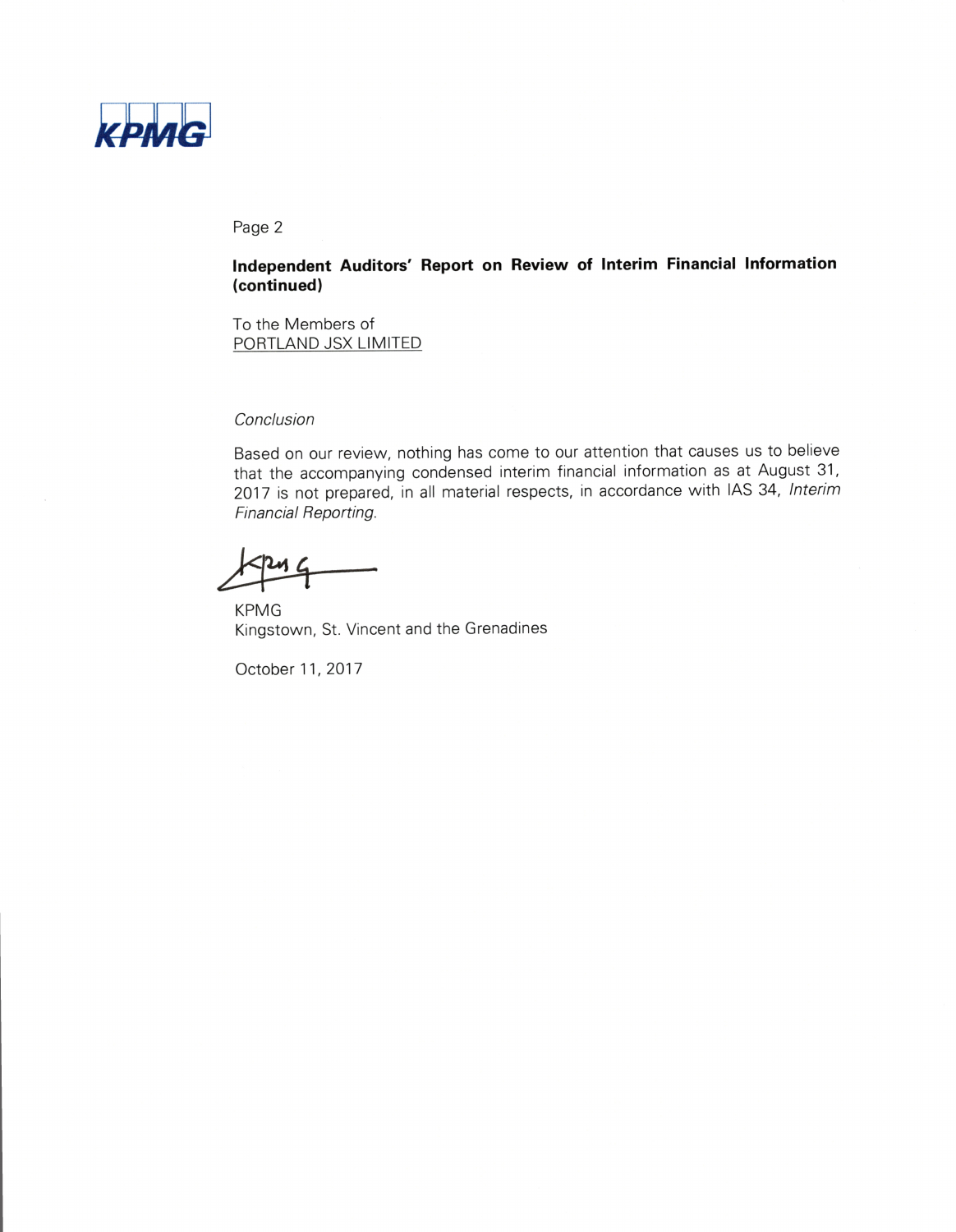Condensed Statement of Financial Position August 31, 2017 *(expressed in United States dollars unless otherwise stated)* 

|                                                                                           | Note           | <b>Unaudited</b><br>August 31, 2017 | <b>Audited</b><br>February 28, 2017 |
|-------------------------------------------------------------------------------------------|----------------|-------------------------------------|-------------------------------------|
| <b>ASSETS</b>                                                                             |                |                                     |                                     |
| <b>NON-CURRENT ASSET</b><br>Financial investment, at fair value through<br>profit or loss | $\overline{4}$ | 15,208,948                          | 11,570,715                          |
| <b>CURRENT ASSETS</b>                                                                     |                |                                     |                                     |
| Cash and short-term deposits                                                              |                | 2,858,641                           | 6,848,582                           |
| Securities purchased under resale agreements                                              |                | 5,292,060                           | 5,295,216                           |
| Receivables                                                                               |                | 214,915                             | 101,895                             |
| Taxation recoverable                                                                      |                | 8,251                               | 16,587                              |
|                                                                                           |                | 8,373,867                           | 12,262,280                          |
| <b>Total assets</b>                                                                       |                | \$23,582,815                        | 23,832,995                          |
| <b>CURRENT LIABILITIES</b>                                                                |                |                                     |                                     |
| Other financial liabilities at amortised cost                                             |                | 10,499                              | 40,839                              |
| Payables                                                                                  |                | 28,011                              | 26,600                              |
|                                                                                           |                | 38,510                              | 67,439                              |
| <b>EQUITY</b>                                                                             |                |                                     |                                     |
| Share capital                                                                             |                | 25,682,953                          | 25,682,953                          |
| Accumulated deficit                                                                       |                | 2,138,648)                          | 1,917,397)                          |
|                                                                                           |                | 23,544,305                          | 23,765,556                          |
| <b>Total liabilities and equity</b>                                                       |                | \$23,582,815                        | 23,832,995                          |

The condensed interim financial information on pages 3 to 12 was approved for issue by the Board of Directors on October 11, 2017 and signed on its behalf by:

Chairman

Douglas Hewson

Director

Jonathan Murphy

The accompanying notes form an integral part of the condensed interim financial information.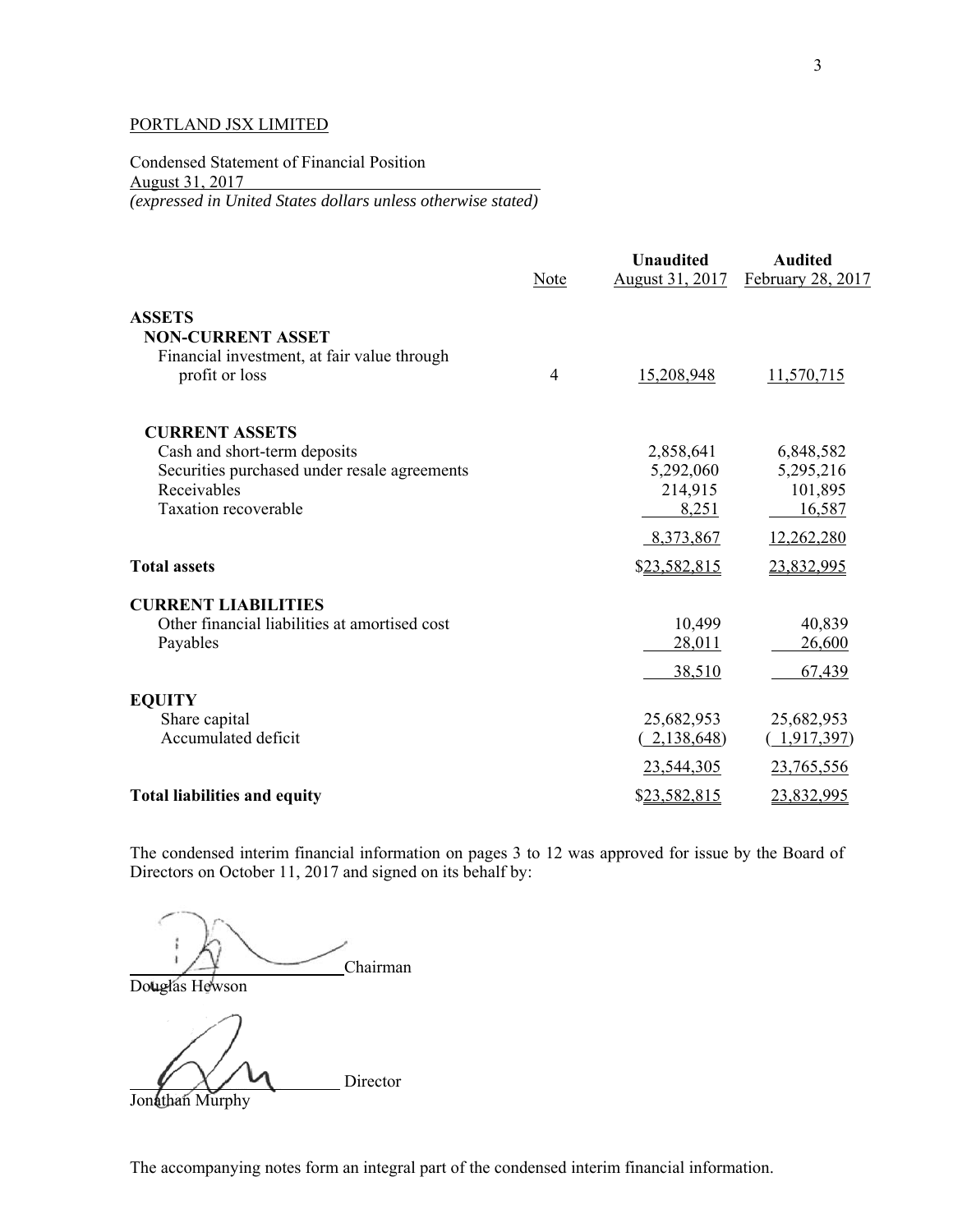# Condensed Statement of Profit or Loss and Other Comprehensive Income Six months ended August 31, 2017

*(expressed in United States dollars unless otherwise stated)* 

|                                                                          |      |                | <b>Unaudited</b>   |                  |                          |  |
|--------------------------------------------------------------------------|------|----------------|--------------------|------------------|--------------------------|--|
|                                                                          |      |                | Three months ended | Six months ended |                          |  |
|                                                                          | Note |                | August 31          |                  | August 31                |  |
|                                                                          |      | 2017           | 2016               | <u>2017</u>      | 2016                     |  |
| Income and fair value changes:                                           |      |                |                    |                  |                          |  |
| Interest income                                                          |      | 38,288         | 64,760             | 143,215          | 123,702                  |  |
| Net (loss)/gain on financial assets                                      |      |                |                    |                  |                          |  |
| classified as at fair value through                                      |      |                |                    |                  |                          |  |
| profit or loss                                                           |      | (198, 187)     | 366,532            | 25,177           | 434,060                  |  |
| Distributions of partnership                                             |      |                |                    |                  |                          |  |
| interest income                                                          |      |                | 53,528             |                  | 53,528                   |  |
| Other income                                                             |      |                |                    | 98               |                          |  |
|                                                                          |      | (159, 899)     | 484,820            | 168,490          | 611,290                  |  |
| Operating expenses                                                       |      | (194, 022)     | 70,417             | (389, 435)       | (157,956)                |  |
|                                                                          |      |                |                    |                  |                          |  |
| (Loss)/profit before taxation                                            |      | (353, 921)     | 414,403            | (220, 945)       | 453,334                  |  |
| Taxation                                                                 |      |                |                    | 306)             |                          |  |
| (Loss)/profit for the period, being total<br>comprehensive (loss)/income |      | \$(353,921)    | 414,403            | 221.251          | 453,334                  |  |
|                                                                          |      |                |                    |                  |                          |  |
| (Loss)/earnings per stock unit                                           | 5    | $0.11\epsilon$ | 0.15c              | $0.07\epsilon$   | $0.20\text{\textdegree}$ |  |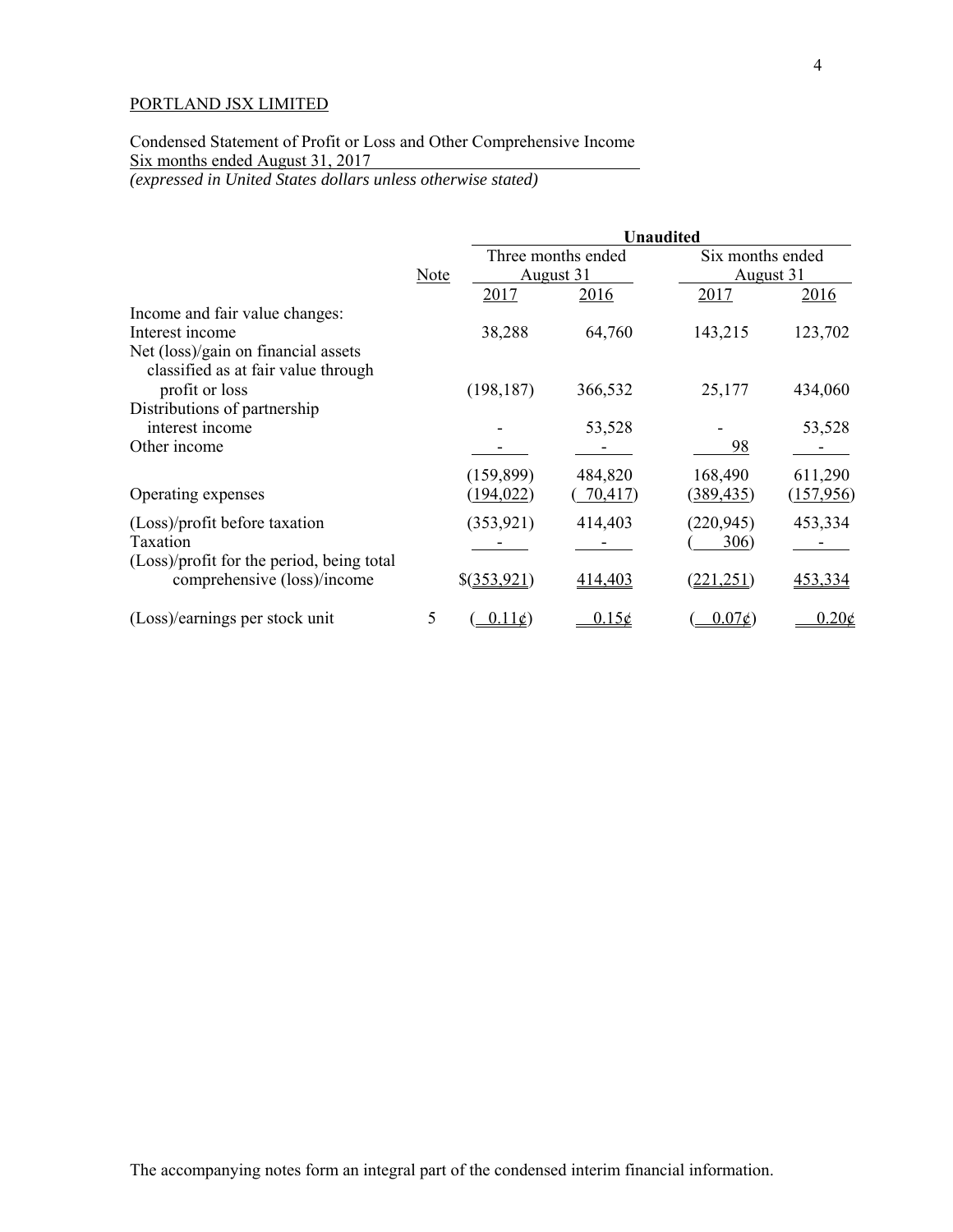Condensed Statement of Changes in Equity Six months ended August 31, 2017 *(expressed in United States dollars unless otherwise stated)* 

|                                                            | <b>Unaudited</b> |                        |            |  |
|------------------------------------------------------------|------------------|------------------------|------------|--|
|                                                            | Share<br>capital | Accumulated<br>deficit | Total      |  |
| Balances at February 29, 2016                              | 14,104,694       | 327,605)               | 13,777,089 |  |
| Issue of ordinary shares                                   | 11,578,259       |                        | 11,578,259 |  |
| Profit for the period, being total<br>comprehensive income |                  | 453,334                | 453,334    |  |
| Balances at August 31, 2016                                | \$25,682,953     | 125,729                | 25,808,682 |  |
| Balances at February 28, 2017                              | 25,682,953       | (1,917,397)            | 23,765,556 |  |
| Loss for the period, being total<br>comprehensive loss     |                  | 221,251)               | 221,251)   |  |
| Balances at August 31, 2017                                | \$25,682,953     | (2,138,648)            | 23,544,305 |  |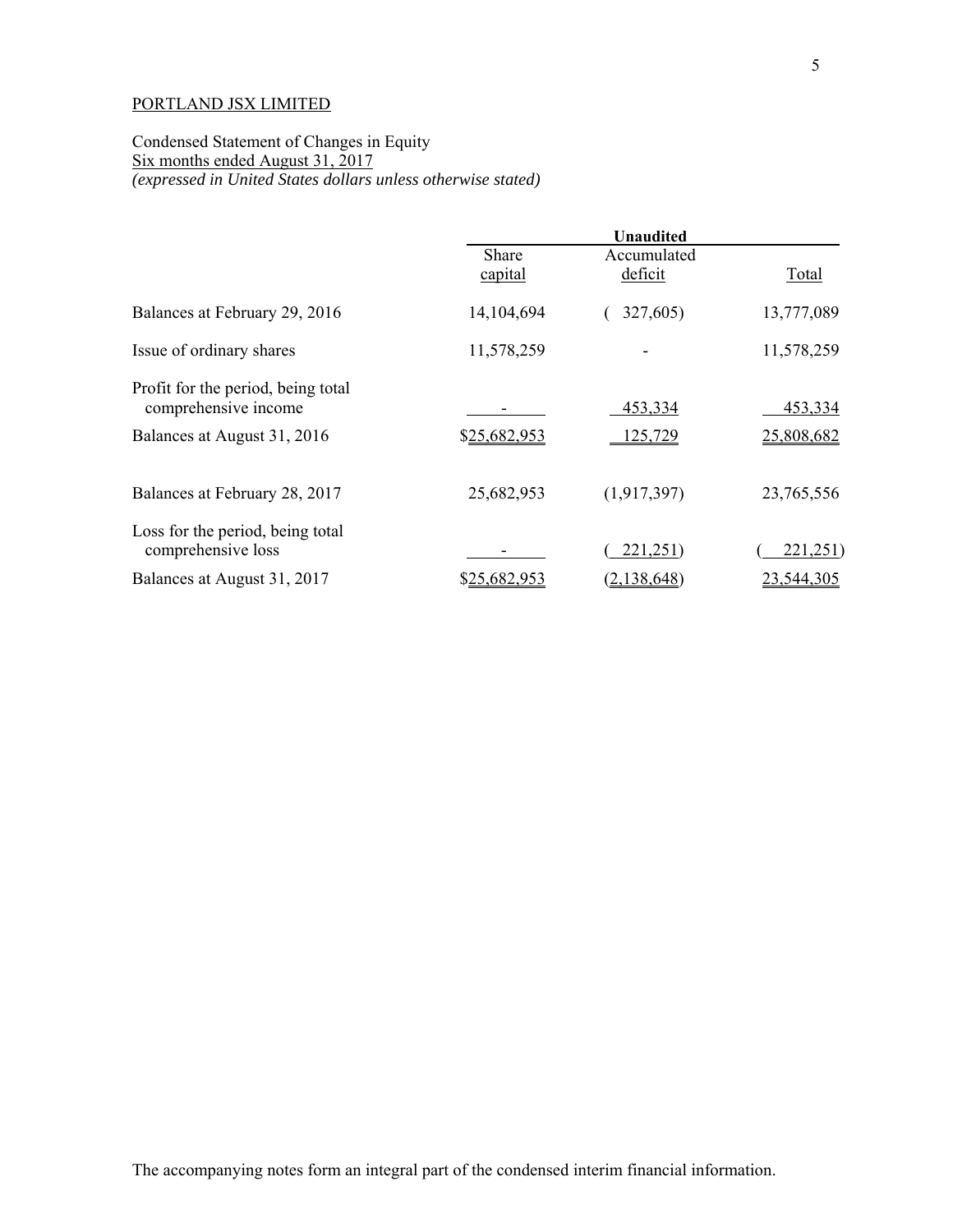## Condensed Statement of Cash Flows Six months ended August 31, 2017 *(expressed in United States dollars unless otherwise stated)*

|                                                                                                                                                    | Unaudited                           |                                     |  |
|----------------------------------------------------------------------------------------------------------------------------------------------------|-------------------------------------|-------------------------------------|--|
|                                                                                                                                                    | Six months ended<br>August 31, 2017 | Six months ended<br>August 31, 2016 |  |
| Cash flows from operating activities                                                                                                               |                                     |                                     |  |
| (Loss)/profit for the period<br>Adjustments for:                                                                                                   | (221,251)                           | 453,334                             |  |
| Gain on financial assets classified as at fair value<br>through profit or loss<br>Distributions of partnership interest income                     | 25,177                              | 434,060)<br>53,528)                 |  |
| Interest income                                                                                                                                    | 143,215<br>389,643)                 | 123,702)<br>157,956)                |  |
| Changes in operating assets and liabilities:<br>Receivables                                                                                        |                                     | 39,079)                             |  |
| Other financial liabilities at amortised cost<br>Payables                                                                                          | 30,340)<br>1,411                    | 47,425<br>4,386)                    |  |
| Cash used in operations                                                                                                                            | 418,572)                            | 153,996)                            |  |
| Interest received<br>Taxation paid                                                                                                                 | 38,765<br>234)                      | 76,924<br>5,650                     |  |
| Net cash used in operating activities                                                                                                              | 380,041                             | 82,722)                             |  |
| <b>Cash flows from investing activities</b><br>Financial investments, at fair value<br>through profit or loss                                      | (3,613,056)                         | 950,687)                            |  |
| Distributions of partnership interest income<br>Securities purchased under resale agreements                                                       | 3,156                               | 53,528                              |  |
| Net cash used in investing activities                                                                                                              | (3,609,900)                         | 897,159                             |  |
| Cash flows from financing activity<br>Proceeds from issuance of shares, net of transaction<br>costs, being net cash provided by financing activity | $\overline{\phantom{a}}$            | 11,578,259                          |  |
|                                                                                                                                                    |                                     |                                     |  |
| Net (decrease)/increase in cash and cash equivalents<br>Cash and cash equivalents at beginning of period                                           | (3,989,941)<br>6,848,582            | 10,598,378<br>10,502,840            |  |
| Cash and cash equivalents at end of period                                                                                                         | \$2,858,641                         | 21,101,218                          |  |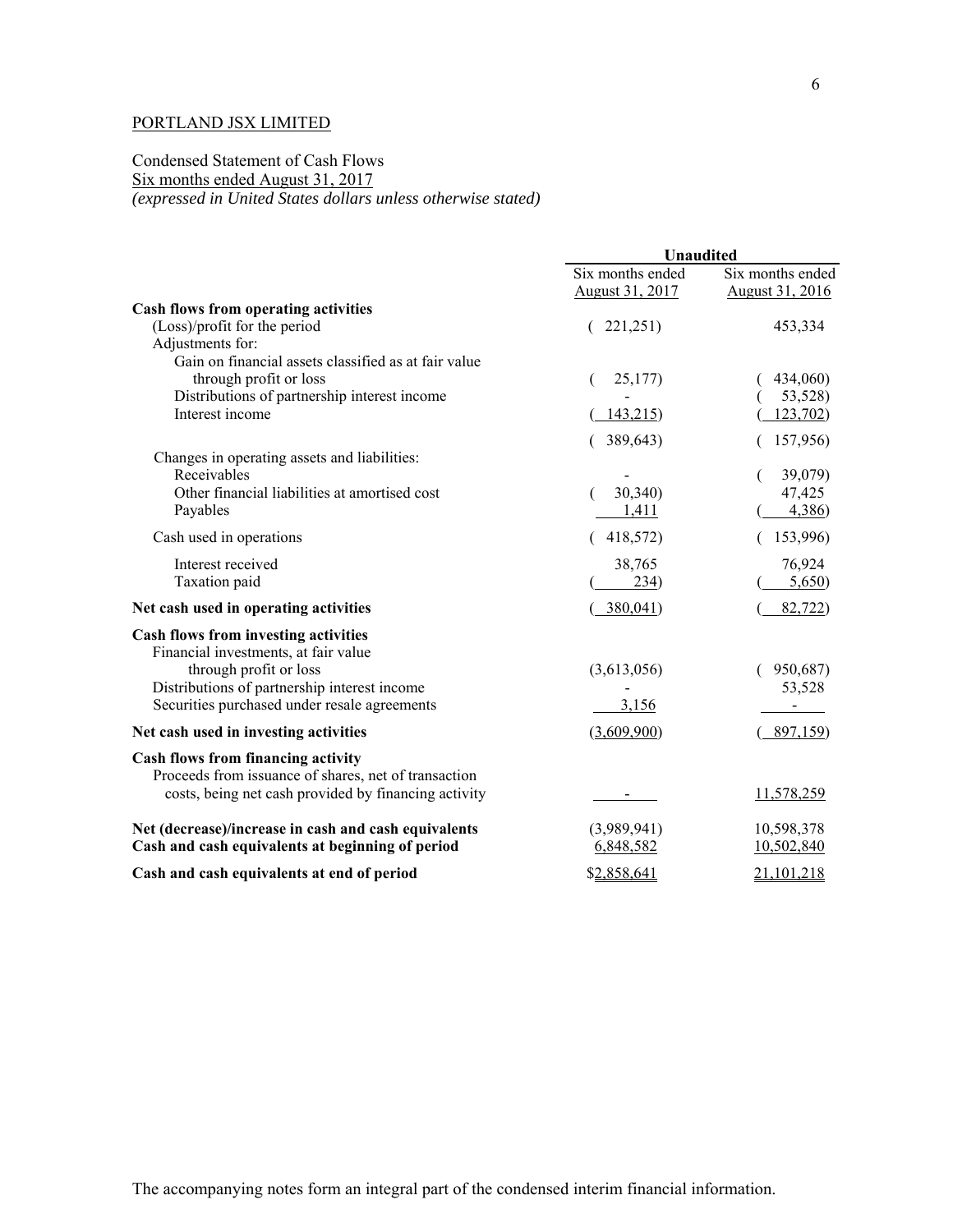Notes to the Condensed Interim Financial Information Six-month period ended August 31, 2017 *(expressed in United States dollars unless otherwise stated)* 

#### 1. The Company

Portland JSX Limited ("PJX" or "the Company") was incorporated in Saint Lucia on September 15, 2015 as an International Business Company ("IBC") with IBC number 2015-00335, and commenced operations on October 1, 2015. The registered office of the Company is located at the offices of McNamara Corporate Services Inc., 20 Micoud Street, Castries, Saint Lucia. The primary business of the Company is that of a Limited Partner in Portland Caribbean Fund II ("the Fund"). The Fund has an upfront five year commitment period to make investments within a term of 10 years, ending July 2024, with the possibility of two additional consecutive one-year terms.

PJX is an equity investment vehicle through which Jamaican pension plans, as well as other eligible investors, invest to gain access indirectly to quality investments in the Latin American  $\&$ Caribbean (LAC) region. The Company is listed on the Jamaica Stock Exchange.

Portland Private Equity II, Ltd., a Barbados exempted limited company (the "Barbados Management Company") and Portland Private Equity Canada Inc. (PPEC), a Canadian company (the "Canadian Management Company" and together with the Barbados Management Company, "Management Companies" or "Managers") are responsible for managing the assets of the Fund, including investigating, analysing, structuring and negotiating potential portfolio investments and monitoring the performance of portfolio investments.

#### Portland JSX Limited and the Partnership

Under the Partnership Agreement, distributions and allocations to the partners, and management fees are dealt with in the following manner:

- (1) Distributions and allocations:
	- (a) income, gains, losses, deductions and credits arising in connection with Short-Term Investments, in proportion to their relative Capital Contributions, and;
	- (b) Distributions of Disposition Proceeds and Other Portfolio Income received in respect of any Portfolio Investment shall initially be apportioned among the Participating Partners based on their respective Capital Contributions attributable to such Investment. The remaining amount apportioned to each Limited Partner that is a Participating Partner shall be further apportioned between (i) such Limited Partner on the one hand and (ii) the General Partner on the other hand and, except as otherwise provided in the Agreement, in the following amounts and order of priority:
		- (i) first, 100% to such Limited Partner, until such Limited Partner has received total distributions equal to its total Capital Contributions to the Partnership.
		- (ii) second, 100% to such Limited Partner until such Limited Partner has received total cumulative distributions equal to a preferred return of 8% per annum, compounded annually, on all amounts distributed in accordance with paragraph (i) not previously made to such Limited Partner.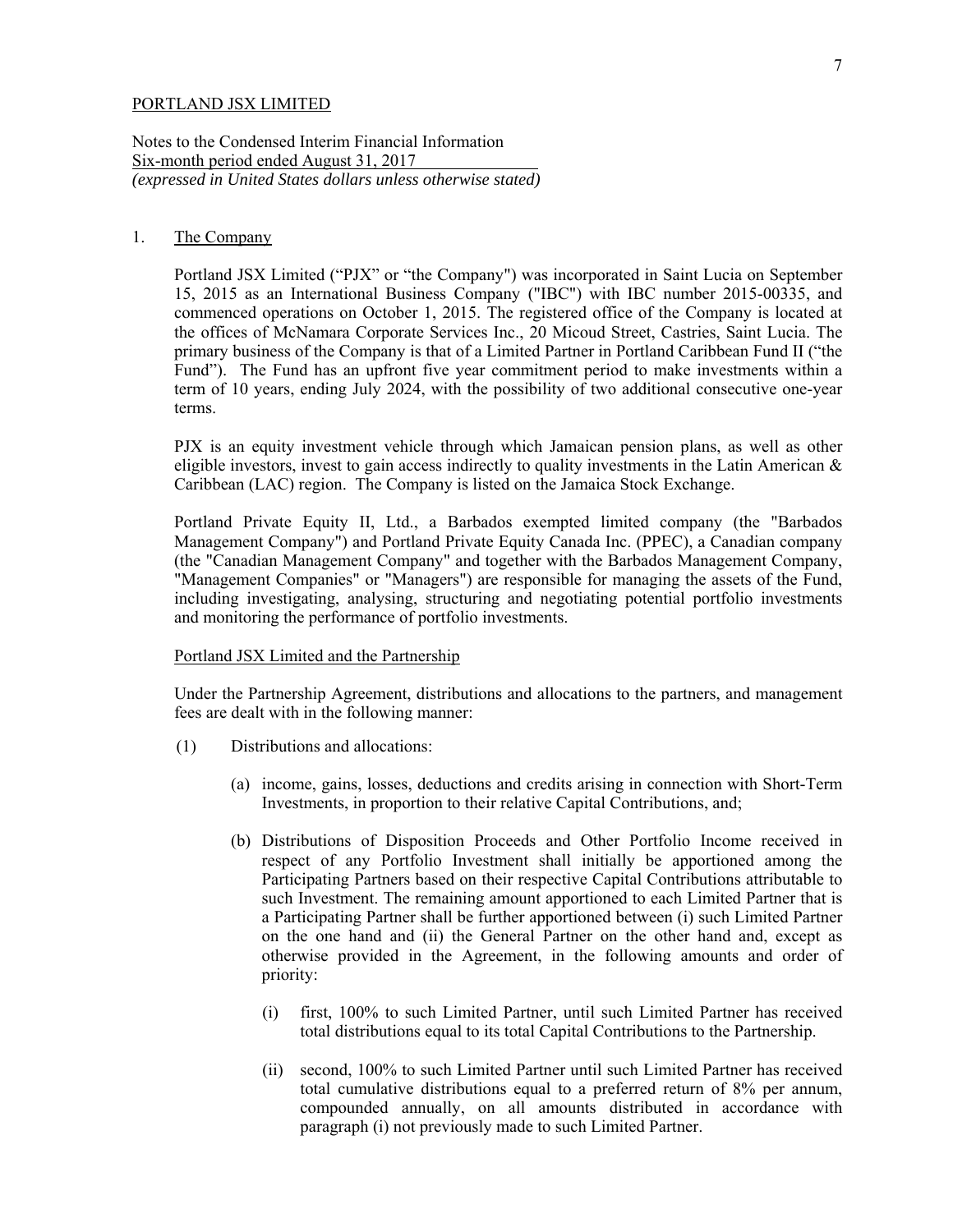Notes to the Condensed Interim Financial Information Six-month period ended August 31, 2017 *(expressed in United States dollars unless otherwise stated)* 

#### 1. The Company (continued)

- (1) Distributions and allocations (continued):
	- (b) (continued)
		- (iii) third, 100% to the General Partner until cumulative distributions to the General Partner equals 20% of the aggregate amount of the distributions made under paragraph (ii) and this paragraph.
		- (iv) thereafter, 20% to the General Partner and 80% to such Limited Partner.
- (2) Management fees and other charges:

Management fees are computed at 2% of Limited Partners' commitments. The Management fee will be reduced to 1.75% of unreturned invested capital beginning on the earlier of the end of the commitment period and the date on which a successor fund begins to prepay management fees.

Each Limited Partner is required to bear its portion of management fees and all other partnership fees and expenses, including organizational expenses from the partnership commencement date based on its pro rata share of capital commitments.

In admitting additional Limited Partners or accepting additional Capital Contributions or Capital Commitments from existing Partners, each Limited Partner is treated as having been a party to the Agreement, and each increased Capital Commitment is treated as having been made, as of the Partnership Commencement Date.

## 2. Summary of significant accounting policies

- (a) Basis of preparation
	- (i) Statement of compliance

The interim financial information is prepared in accordance with IAS 34 *Interim Financial Reporting.* It does not include all the information required for a complete set of general purpose financial statements prepared in accordance with International Financial Reporting Standards.

The accounting policies applied in these interim financial statements are the same as those applied in the Company's audited financial statements, as at and for the year ended February 28, 2017. Selected notes are included to explain events and transactions that are significant to an understanding of the changes in the Company's financial position and results of operations since the date of those audited financial statements.

(ii) Basis of measurement

The financial information has been prepared on the historical cost basis, modified for the revaluation of financial assets at fair value through profit or loss.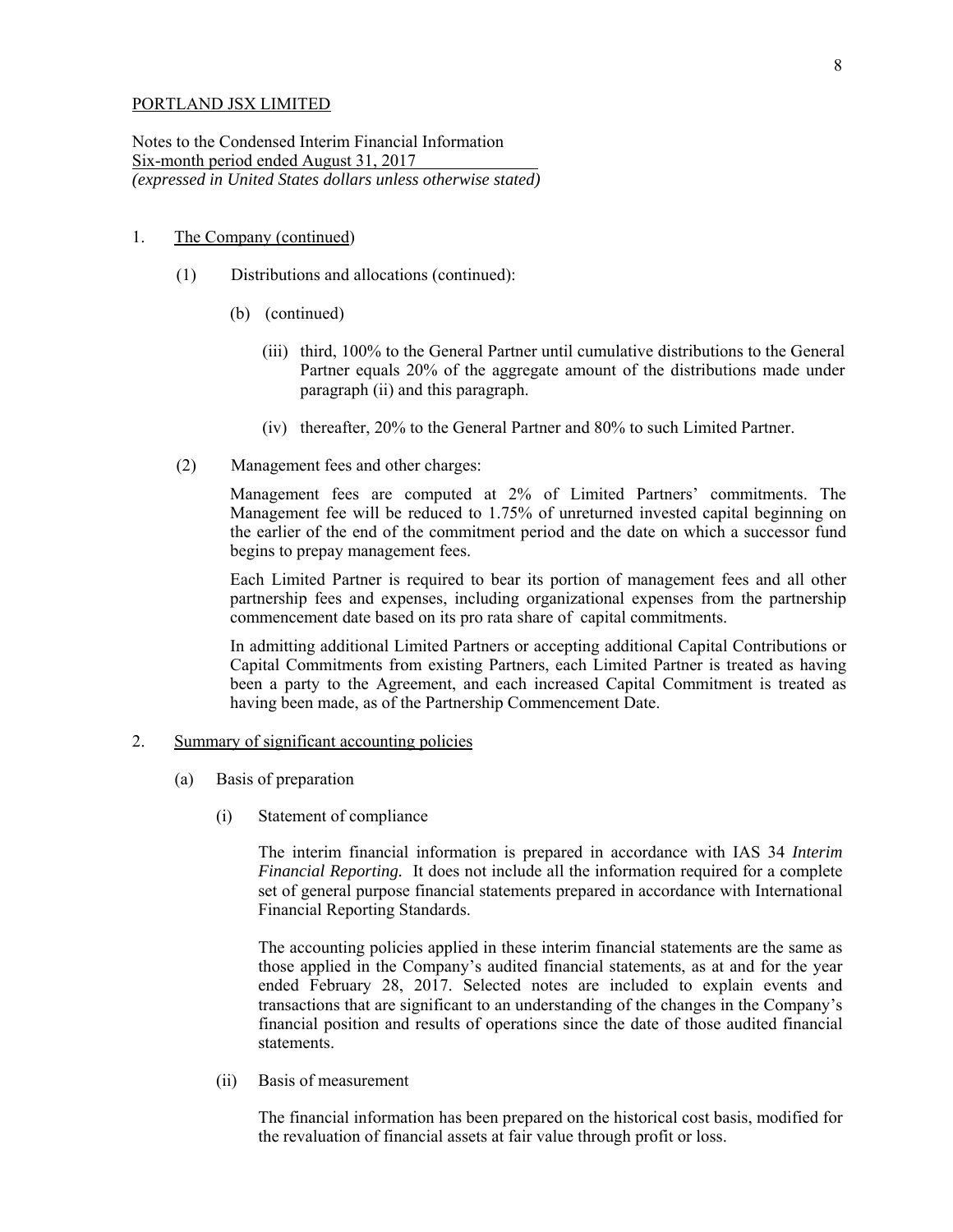Notes to the Condensed Interim Financial Information Six-month period ended August 31, 2017 *(expressed in United States dollars unless otherwise stated)* 

## 2. Summary of significant accounting policies (continued)

- (a) Basis of preparation (continued)
	- (ii) Basis of measurement (continued)

The financial information has been prepared on the historical cost basis, as modified for the measurement of financial assets at fair value through profit or loss.

(iii) Use of estimates and judgments

The preparation of financial statements in conformity with IFRS requires the use of certain critical accounting estimates. It also requires management to exercise its judgement in the process of applying the Company's accounting policies.

The areas involving a higher degree of judgment or complexity, or areas where assumptions and estimates are significant to the financial statements, are disclosed in note 3.

(iv) Functional and presentation currency

 The condensed interim financial information is presented in United States dollars, which is the Company's functional currency. Except where indicated to be otherwise, the financial information is presented in United States dollars.

(b) Taxation

The Company is subject to tax at 1% of its taxable income in Saint Lucia. Taxation on the profit or loss for the period comprises current and deferred taxes. Current and deferred taxes are recognised in profit or loss except where they relate to items recorded in other comprehensive income, in which case they are also charged or credited to other comprehensive income.

Current tax charges are based on the taxable profit for the period, which differs from the profit before tax reported because they exclude items that are taxable or deductible in other periods, and items that are never taxable or deductible. The current tax is calculated at tax rates that have been enacted at the reporting date.

(c) Net gain from financial assets classified as at fair value through profit or loss

 Net gain from financial instruments classified as at fair value through profit or loss includes all realised and unrealised fair value changes but excludes interest, and distributions of partnership income.

3. Critical accounting estimates and judgements in applying accounting policies

The Company makes estimates and assumptions that could affect the reported amounts of assets and liabilities within the next financial year. Estimates and judgments are continually evaluated and are based on historical experience and other factors, including expectations of future events that are believed to be reasonable under the circumstances.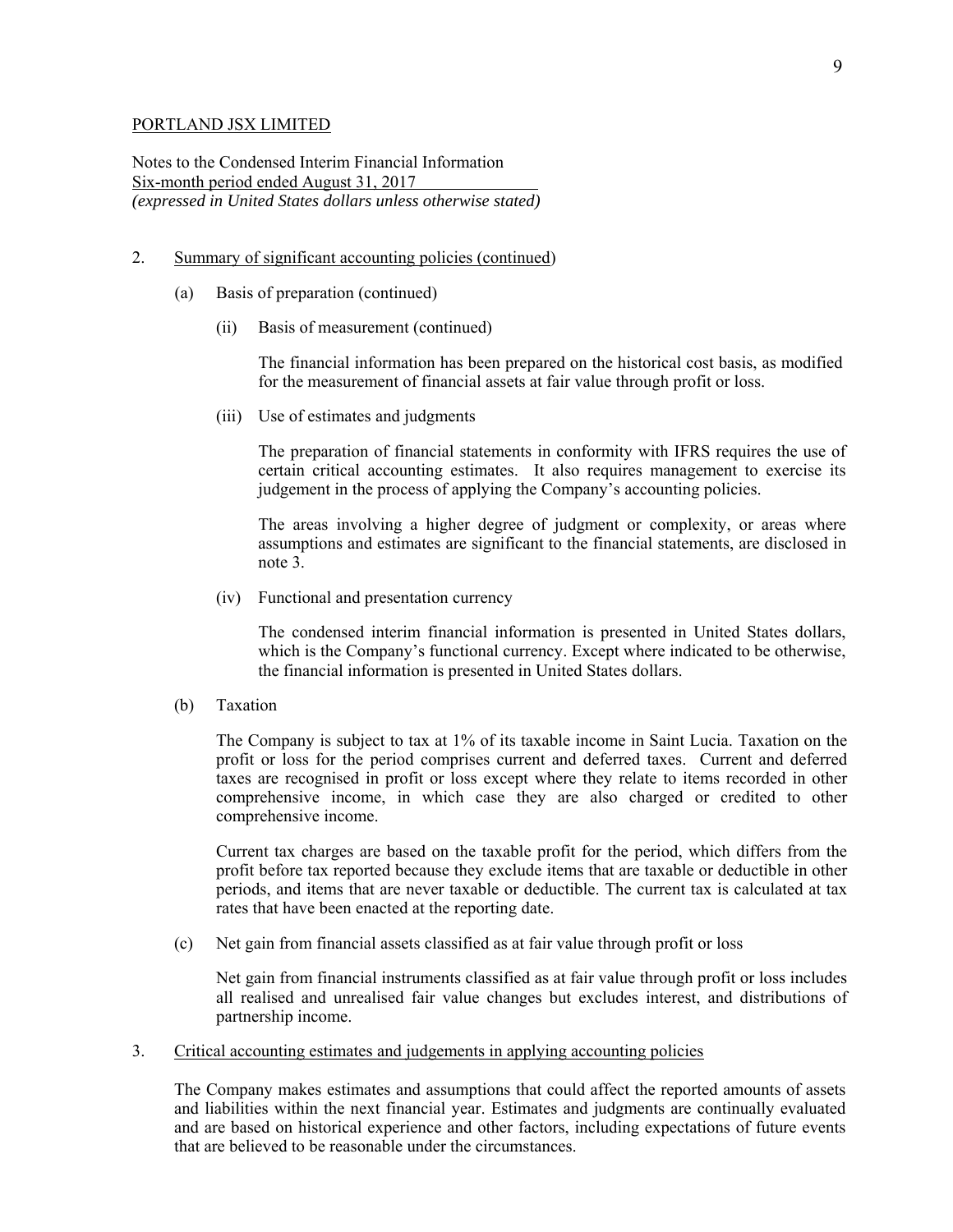Notes to the Condensed Interim Financial Information Six-month period ended August 31, 2017 *(expressed in United States dollars unless otherwise stated)* 

## 3. Critical accounting estimates and judgements in applying accounting policies (continued)

The fair value of the Company's unquoted investment in Portland Caribbean Fund II ('the Fund') is based on the fair values of the Fund's underlying investments, which include common equity securities and corporate debt. The fair value of such underlying investments uses valuation models that employ significant unobservable inputs for investments that are traded infrequently or not at all. These unobservable inputs require a higher degree of management judgment and estimation in determining the fair value.

Management judgement and estimation are usually required for the selection of the appropriate valuation model to be used, determination of expected future cash flows from the financial instrument being valued, determination of expected volatilities and correlations, and selection of appropriate discount rates. Consequently, the use of different assumptions and inputs could yield materially different results in the fair value of the Company's investment in the Fund from that reflected in the statement of financial position.

### 4. Financial investment, at fair value through profit or loss

This represents an unquoted equity investment in the Fund. The Fund is managed by Portland Private Equity II Limited and its principal activity is to make private equity and related investments in companies or other entities located principally in certain member and associate member states of CARICOM, certain Development Assistance Committee Countries and certain Cotonou Agreement Countries, (the "Target Region"). Cuba, Mexico and Venezuela are excluded from the Target Region. The Fund will also make investments in businesses, the securities of which have no established market and may be restricted with respect to transfer, with the principal objective of appreciation of invested capital. During the six-month period ended August 31, 2017, the Company invested a further \$3,613,056 in the Fund.

### 5. (Loss)/earnings per stock unit

(Loss)/earnings per stock unit is calculated by dividing the (loss)/earnings for the period by the weighted average number of ordinary shares in issue for the period. The weighted average number of shares for the period is as follows:

|                                                                   | <b>Unaudited</b>                |             |                               |             |
|-------------------------------------------------------------------|---------------------------------|-------------|-------------------------------|-------------|
|                                                                   | Three months ended<br>August 31 |             | Six months ended<br>August 31 |             |
| Issued ordinary shares at                                         | 2017                            | 2016        | 2017                          | 2016        |
| beginning of period<br>Effect of shares issued                    | 309,968,261                     | 170,926,161 | 309,968,261                   | 170,926,161 |
| during the period                                                 |                                 | 105,792,902 |                               | 52,896,451  |
| Weighted-average number<br>of ordinary shares at end<br>of period |                                 | 6.719.063   |                               |             |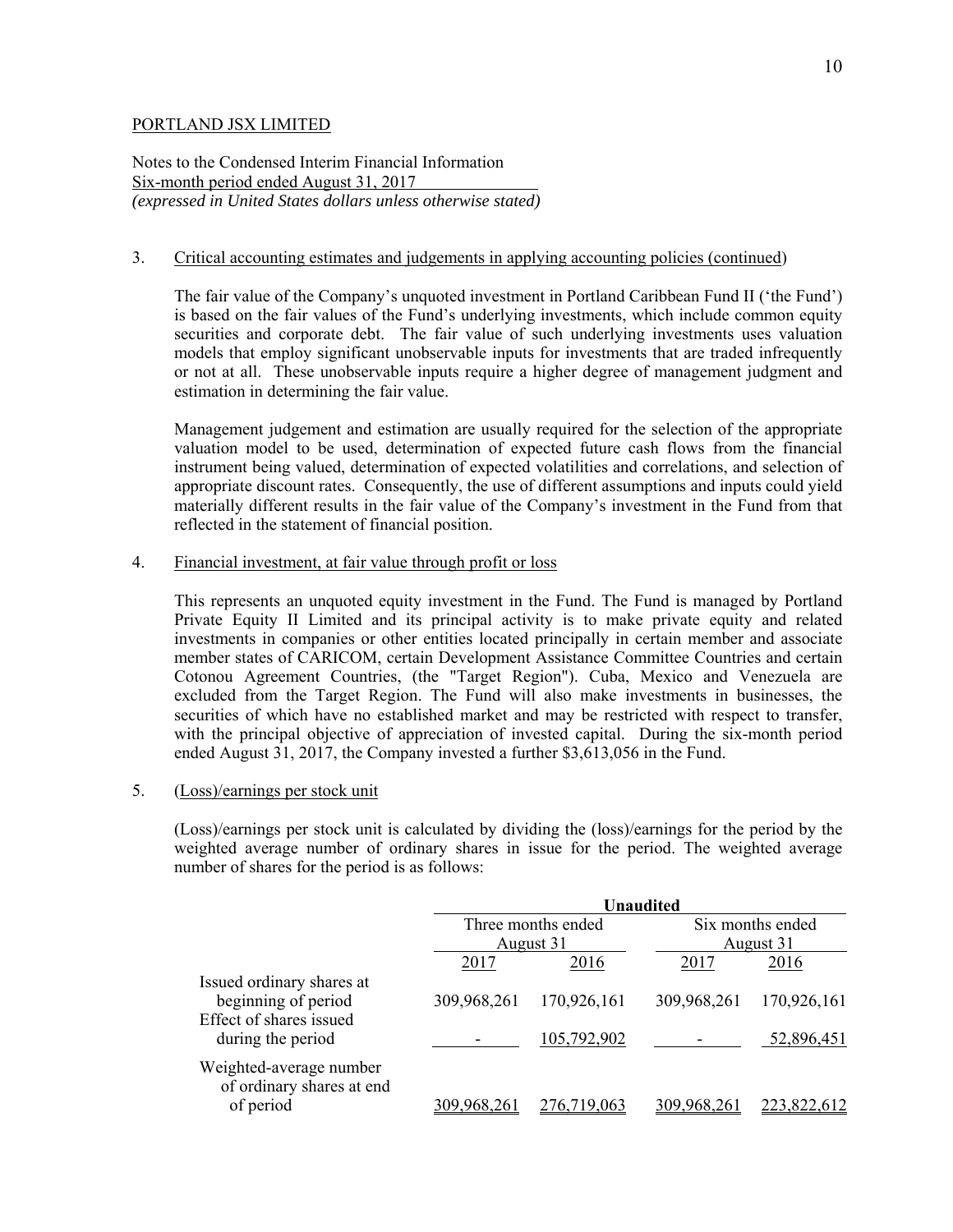Notes to the Condensed Interim Financial Information Six-month period ended August 31, 2017 *(expressed in United States dollars unless otherwise stated)* 

## 6. Capital management

The Company has made capital commitments to the Fund which obligates the Company to remit funds, cumulatively not to exceed the amount of the capital commitments, upon receipt of capital call notices. The Company may co-invest with the Fund in equity or debt securities of private companies located in the Caribbean and Latin America. The Company is permitted to participate in co-investments on a no fee/ no carry basis up to the amount of its capital commitment and thereafter on a negotiated basis.

In addition, the Company may borrow up to 25% of its total assets after giving effect to the borrowing. The Company has no intention to utilise leverage as a strategy, however, borrowing may be required to fund working capital and act as a buffer to cover cash flow timing differences.

## 7. Fair value of financial instruments

Fair value is the price that would be received to sell an asset or paid to transfer a liability in an orderly transaction at the measurement date. Market price is used to determine fair value where an active market exists, as it is the best evidence of the fair value of a financial instrument.

 For financial instruments which have no market prices, the fair value has been estimated using present value or other estimation and valuation techniques based on market conditions existing at the reporting date.

The Company measures fair value using the following fair value hierarchy, which reflects the significance of the inputs used in making the measurements.

- Level 1: Inputs that are quoted market prices (unadjusted) in active markets for identical instruments.
- Level 2: Inputs other than quoted prices included within Level 1 that are observable either directly (i.e., as prices) or indirectly (i.e., derived from prices). This category includes instruments valued using quoted market prices in active markets that are considered less than active or other valuation techniques in which all significant inputs are directly or indirectly observable from market data.
- Level 3: Inputs that are unobservable. This category includes all instruments for which the valuation technique includes inputs not based on observable data and those inputs have a significant effect on the instruments' valuation. This category includes instruments that are valued based on prices for similar instruments for which significant adjustments or assumptions are made to reflect differences between the instruments.

The values derived from applying these techniques are significantly affected by the underlying assumptions used concerning both the amounts and timing of future cash flows and the discount rates. The valuation of investments at fair value through profit or loss is as described in note 3.